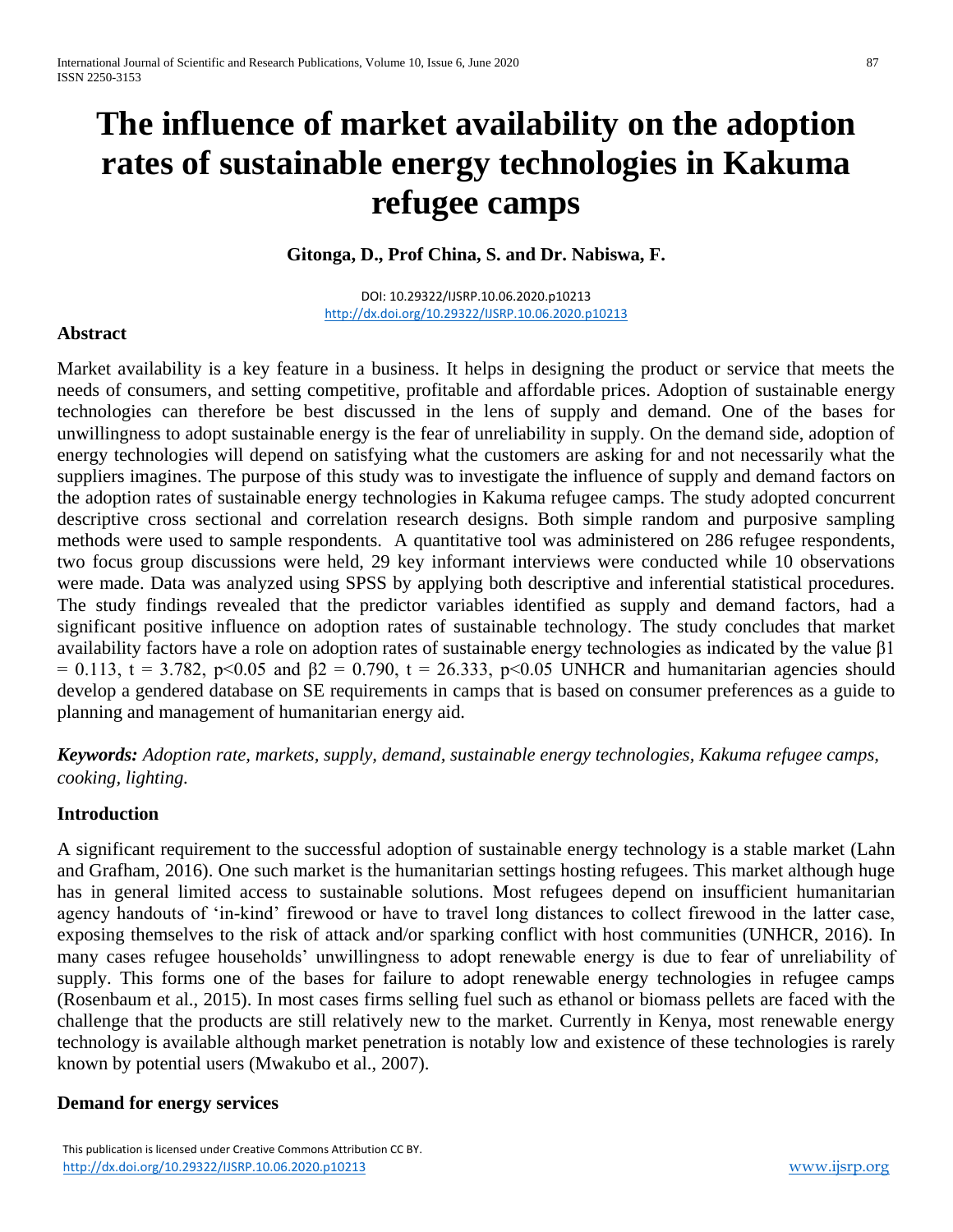There are a number of ways to describe energy demand and access. Energy demand can be categorized by the energy services needed for lighting, cooking or heating as well as by the consumer group (Rosenbaum, et al., 2015). The energy services needed by each consumer group such as households, small business enterprises and communities vary widely but include electricity, thermal energy, and liquid and gaseous fuels (Sampa, 2007). The preferences and priorities of different groups and communities in refugee camps are important factors in determining which energy choices are appropriate, especially at the household level. In addition, actual energy use in a household varies depending on the local environment, local availability of energy, local livelihoods, camp organization and local incomes. In such environments, energy needs are mainly described in terms of energy for cooking, lighting and operating electronic equipment.

Consumer demand for renewable sustainable energy increases as consumers become active in life. Today, consumers increasingly have positive attitudes towards renewable energy. This seems to be making long-term impact on energy markets, by promoting the transition to a green energy market. The increasing market attractiveness of renewable energy, due to positive signs on the demand side, encourages firms involved in the renewable energy technology and product sectors to develop strategies for capturing the market and profit potential. In Kakuma I camp for example, more than one-third expressed a willingness to pay for quality household solar products, indicating a potential customer base of 5,000 families and a market worth some \$300,000' (Corbyn & Vianello, 2018). In Kakuma, a market for solar home systems based on PAYGO and leasing models is emerging.

# **Supply of sustainable energy technologies**

In order to meet the consumer demands companies are working to establish feed stock supply chains and lastmile distribution routes (Lahn and Grafham, 2016). As such, some of these companies do not view Kakuma as 'low-hanging fruit' and would rather concentrate their efforts on Nairobi or other urban centres where the price of charcoal is much higher and the market less remote (Simon, 2016).

In addition, a lot of companies offering alternative fuels, such as briquettes and ethanol, are small, early-stage firms, not operating at a scale or making profits. Such companies may be interested in the opportunity presented by new markets but lack their own funds to invest. They would, according to Rosenbaum, et al., (2015), need financial and operational support to scale up their business in displacement settings such as refugee camps

Other factors that make sustainable energy technologies less competitive or unavailable in the markets include lack of successful sustainable energy business models that can be replicated to help turn small-scale projects into commercial businesses and meet market demands effectively and efficiently. There are opportunities to leverage existing displacement-setting markets, as was highlighted by several proposals for the concession in Kakuma. Fuel and stove distribution can be handled through new or existing retail outlets and sales agents (Rosenbaum, et al., 2015).

# **Unmet energy needs**

The electricity for camp management comes from inefficiently maintained diesel generators, which have high running costs (Morales, 2017). This means energy needs of millions of displaced and refugee people are being met inadequately (GIZ, 2017) and inefficiently (Bailey, Lahn & Grafham, 2017), and not through the most effective or carbon-efficient interventions (Bensch, 2016).

 This publication is licensed under Creative Commons Attribution CC BY. <http://dx.doi.org/10.29322/IJSRP.10.06.2020.p10213> [www.ijsrp.org](http://ijsrp.org/) In Kakuma, firewood is part of the emergency supplies given to refugees for domestic fuel needs. Currently, getting adequate supplies for the sprawling camp is proving to be an up-hill task for the humanitarian agencies. Fuel scarcity drives refugees into clearing of available vegetation, burning plastics or selling part of their food rations for firewood. Women and girls risk their lives venturing into bushes for firewood collection and are at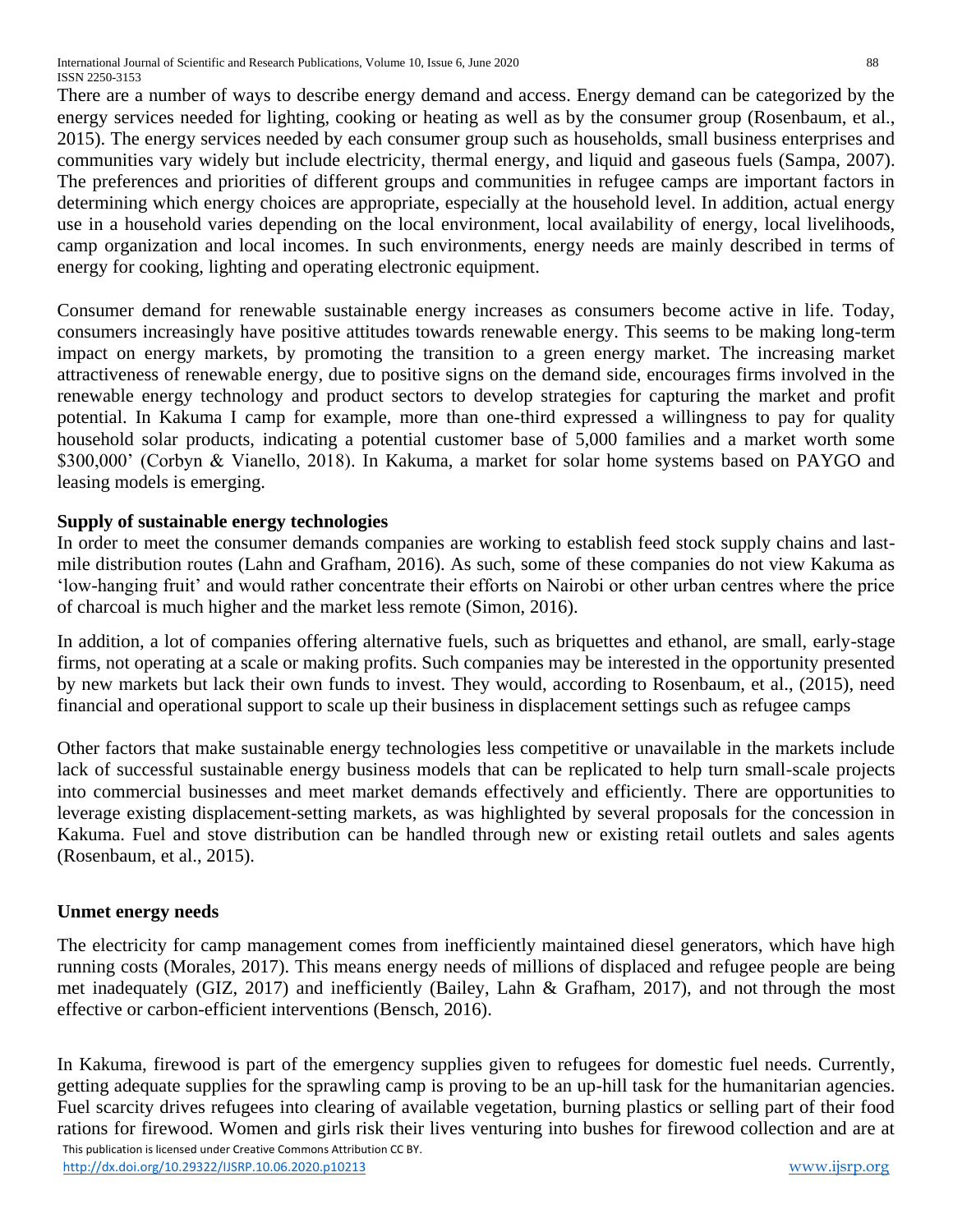times victims to sexual assaults, snake bites, scorpion stings, arrests and abductions while foraging in bushes for fuel.

On the sustainable energy solution supply, deficiency of market analysis has in many cases hampered the uptake of product development (Wanjiru and Ochieng, 2013). As shown by poor market understanding regarding stakeholder mapping, technology mapping and promotional schemes, high costs of products often lead to market stagnation further discouraging the technology uptake. Appropriate energy technologies properly delivered offer opportunities for improving conditions in humanitarian settings.

Market availability and intervening factors under market conditions in a humanitarian setting are a recent phenomena and have scantly been studied on their relationship with the adoption of sustainable energy technology. This study addressed this knowledge gap by conducting a mixed research design from a consumer behavior perspective by considering both independent and intervening variables in order to heighten the knowledge of adoption rates of sustainable energy technology, thus the study examination of the influence of market availability on the adoption rates of sustainable energy technologies in Kakuma refugee camps.

# **Research Design**

This research adopted concurrent descriptive cross sectional and correlation research designs. The choice of this research method was primarily to collect qualitative data to illustrate quantitative findings. This enabled the researcher to collect both quantitative and qualitative data that focused on generating detailed information regarding the key aspects.

# **Study Population**

According to UNHCR (2019), as of August, 2019 Kakuma refugee camps had 191,500 refugees. 1000 of them who were trained by SNV on sustainable energy in Kakuma formed the study population. Further, the population included zonal leaders in the camps, lead persons drawn from UNCHR implementing agencies and sustainable energy market organizations.

# **Sampling Strategy and Sample Size**

The current study employed simple random sampling technique to sample refugees in Kakuma refugee camps. Purposive sampling was used to select UNHCR implementing partners. In choosing the sample for FGDs, and observation, census was used. The Slovins statistical formula was employed to obtain the study sample size as follows.

$$
n = \frac{N}{1 + N(e)^2}
$$

Where;  $n=$  sample size, N=Population,  $e =$  level of precision

 $n=1000 / (1+1000 (0.05)^2) = 286$  respondents

For focus group discussions, census technique was used since the population of interest was smaller. However for interview, 29 lead persons drawn from 42 implementing partners operating in Kakuma were selected. This represents 69 % of the population.

# **Data Collection Instruments and Procedure**

The quantitative tool employed was a structured questionnaire that was applied to 286 refugee respondents. The qualitative tools employed were interview and FGD guides and an observation check list. The instruments were pre-tested in a pilot study at Kalobeyi due to its similarity with camps, to check for their reliability and validity.

 This publication is licensed under Creative Commons Attribution CC BY. <http://dx.doi.org/10.29322/IJSRP.10.06.2020.p10213> [www.ijsrp.org](http://ijsrp.org/) For open-ended questionnaires the respondents were required to use their own words to answer questions, whereas in closed-ended questionnaires pre-written response categories were provided. The questionnaires were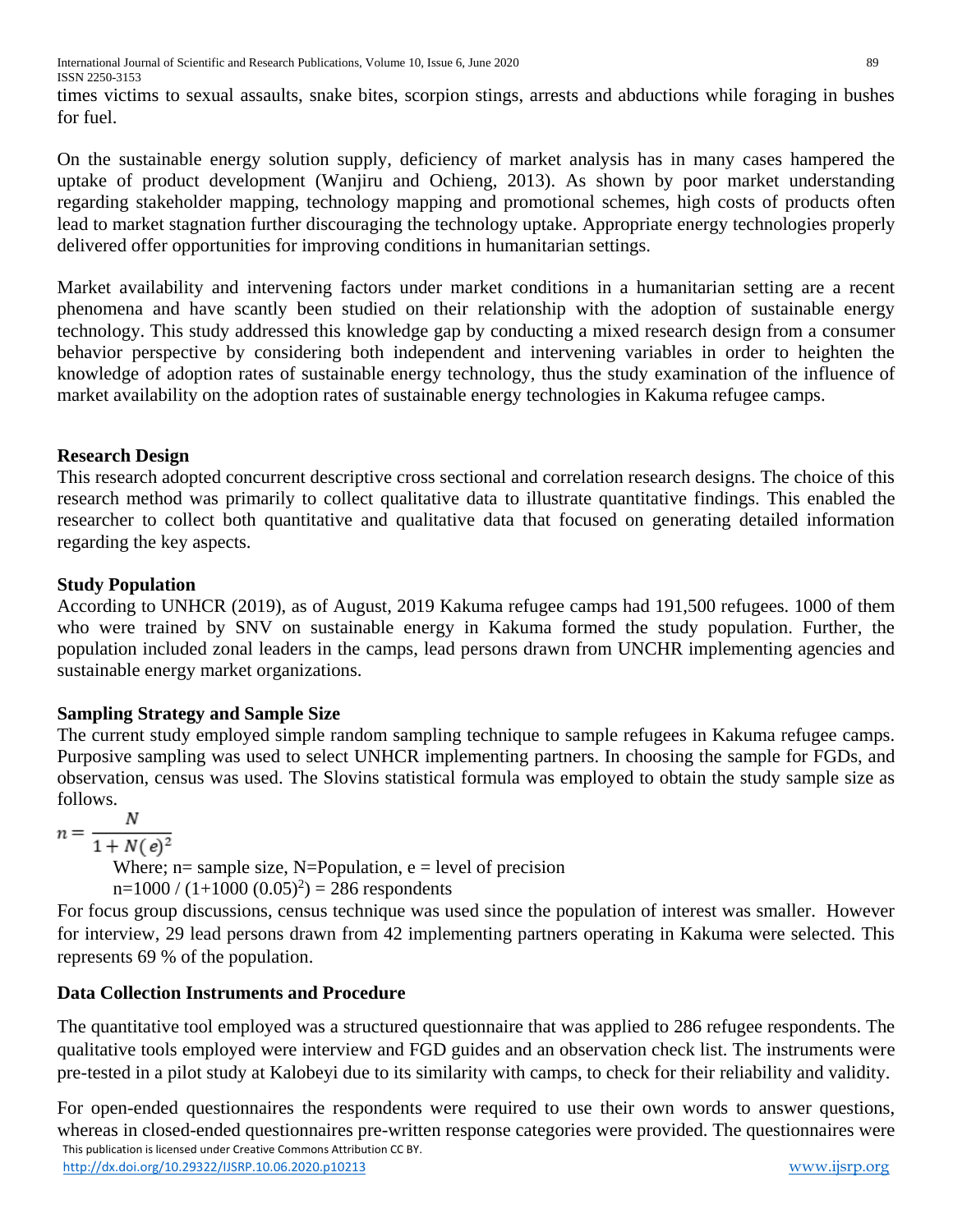administered using 'drop-and-pick' method. This provided convenience and efficiency in the process of data gathering.

For key informant interviews, purposive sampling was used to identify respondents through consultation with SNVs in the camps. Only the UNHCR implementing partners whose role were within the interest of the study were chosen for the interview. An interview schedule was used, and before the interview, the interviewer gained a rapport with the respondent. The respondents answered identical questions at individual level to maintain confidentiality and to control bias among the respondents.

Focus Group Discussions (FGD) were used to explore their ideas on ownership and adoption of sustainable cooking and lighting technologies. The topics for discussion were modeled from the research questions, questionnaires and interview schedule. Two FGD were carried out comprising 7 and 6 zonal leaders respectively.

Observation was used to explore the SE technologies in the Kakuma market place. The SE market organization list was provided by the SNV, which is in charge of the energy cluster in Kakuma camps. All the organizations were visited, observation on their technologies made and photographs taken.

Secondary data was used to supplement the primary data collected and identify critical grey areas the study sought to fill. The sources of data reviewed included journals, publications, online reports and statistics from the government ministries such as energy and donor agencies working in Kakuma refugee camp. The secondary data was useful in corroboration of the study findings.

# **Data analysis**

Data was analyzed using Statistical Package for Social Science (version 25) by applying both descriptive and inferential statistical procedures. Descriptive results were presented in tables. Quantitative information was analyzed through statistical procedures. Pearson's correlation analyses was used to explore the association among market determinants of adoption rates of SET and SET adoption rates. The regression model was tested on how well it fits the data. Fischer distribution test was applied. It was used to test the significance of the overall model at a 5 percent confidence level. The p-value for the F-statistic was applied in determining the robustness of the model. The conclusion was based on the basis of p-value. The statistical significance of the coefficients were determined using the t-statistic. The t-test was used to establish if the correlation coefficient were significantly different from zero, and, hence whether there is evidence of relationship between the two variables. To test the hypotheses, multiple regression model was used. The significance of the regression model was determined using analysis of variance (ANOVA). The significance of each independent variable was also tested. The significance of coefficients were determined using the t-test.

The statistical package for social sciences, SPSS (version 25.0) was used for data analysis.

The regression model used was as follows:

 $Y=\alpha + \beta_1X_1 + \beta_2X_2 + e$  Equation 3.1

Where:

- **Y** is weight for adoption rates of SET
- **α** is regression constant
- **β1- β2** are regression coefficients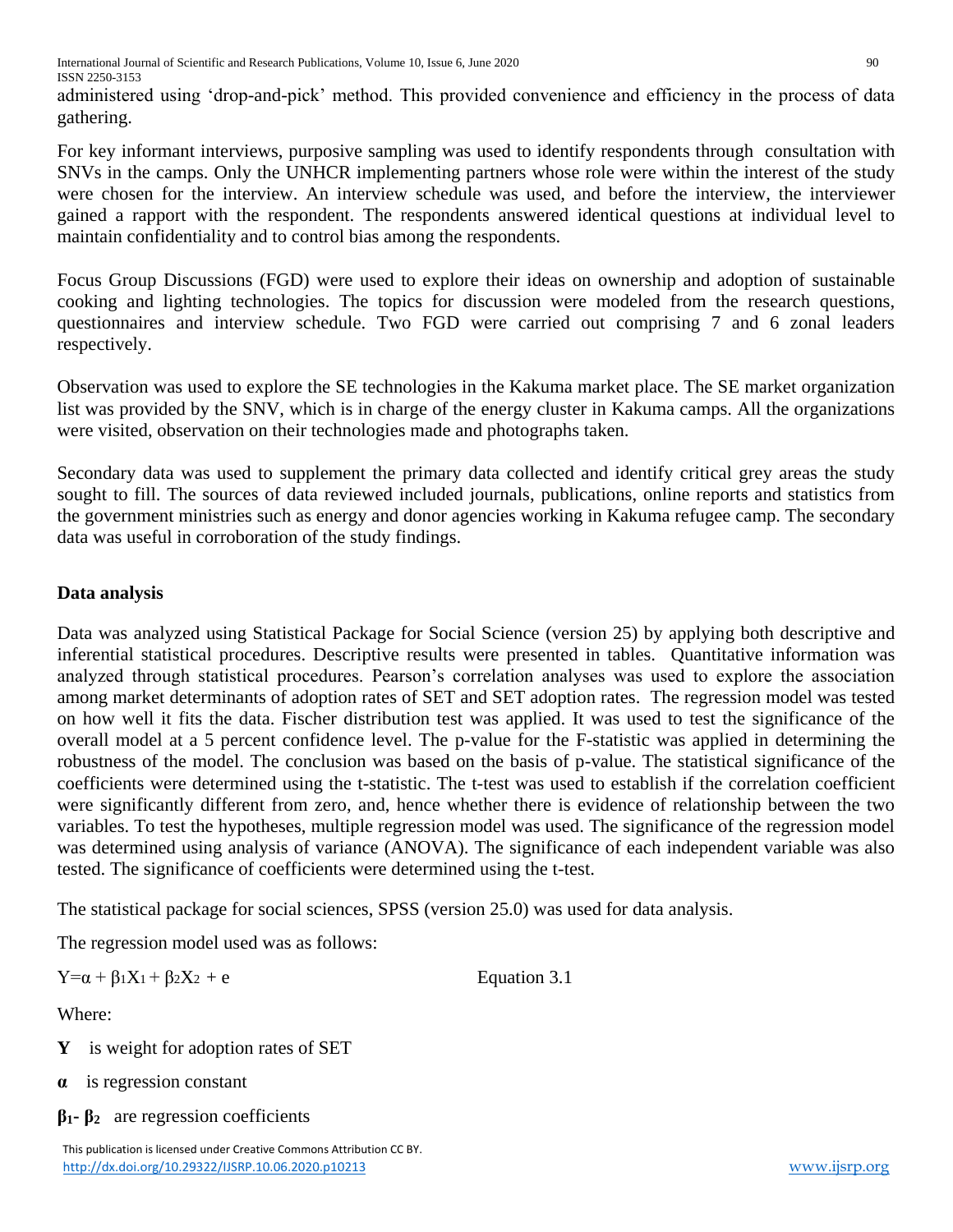**X1** is weight for supply factors

#### **X2** is weight for demand factors

**e** is stochastic term

Hypothesis were tested at 95% confidence level ( $\alpha$  = 0.05). A two tailed test were carried out.

#### **Results and Discussion**

#### **Descriptive Analysis**

#### **Supply of Sustainable Energy**

The mean and standard deviation of the findings on the supply factors influencing the adoption rates of sustainable energy technologies is shown in table 1.

#### **Table 1: Sustainable Energy Supply**

|                                                                        | <b>Std. Deviation</b><br>Mean |                  |
|------------------------------------------------------------------------|-------------------------------|------------------|
|                                                                        | <b>Statistic</b>              | <b>Statistic</b> |
| The current supply of sustainable energy in the camp is unreliable,    | 4.13                          | 1.034            |
| that is, bioethanol stoves are available while ethanol is inaccessible |                               |                  |
| The sustainable energy solutions require knowledge to operate and      | 4.55                          | 1.241            |
| maintain which is lacking among the refugees                           |                               |                  |
| The suppliers do not ensure hands on trial before purchase of          | 4.62                          | .911             |
| sustainable energy solutions                                           |                               |                  |
| Sustainable energy solutions in the refugee camp are not provided      | 4.61                          | 1.083            |
| with user manuals                                                      |                               |                  |
| The sustainable energy solutions in the refugee camp do not have       | 4.30                          | 1.342            |
| after sales service guarantees                                         |                               |                  |
| There is easy accessibility of sustainable energy through available    | 2.94                          | .997             |
| drop points within the refugee camps                                   |                               |                  |

## **Reliability of Supply**

The current supply of sustainable energy in the camp is unreliable, as indicated by a mean of  $4.13$  (SD = 1.034). It was observed that wood fuel and charcoal were the main sources of cooking fuel in the camps. Wood fuel was the most preferred because it is promoted by UNHCR and its partner agencies. As a result, families are supplied with firewood on regular basis from wood distribution centres spread throughout the camps. However, during FGD most households complained that they were only provided with a few pieces of firewood on these occasions, which could barely make three meals. According to the FGD the main reasons for reliance on wood and charcoal among the refugees included their low cost (37.1%), lack of alternatives (32.1%), readily available (19.3%) and their being non-polluting to the environment (11.4%) - particularly for charcoal.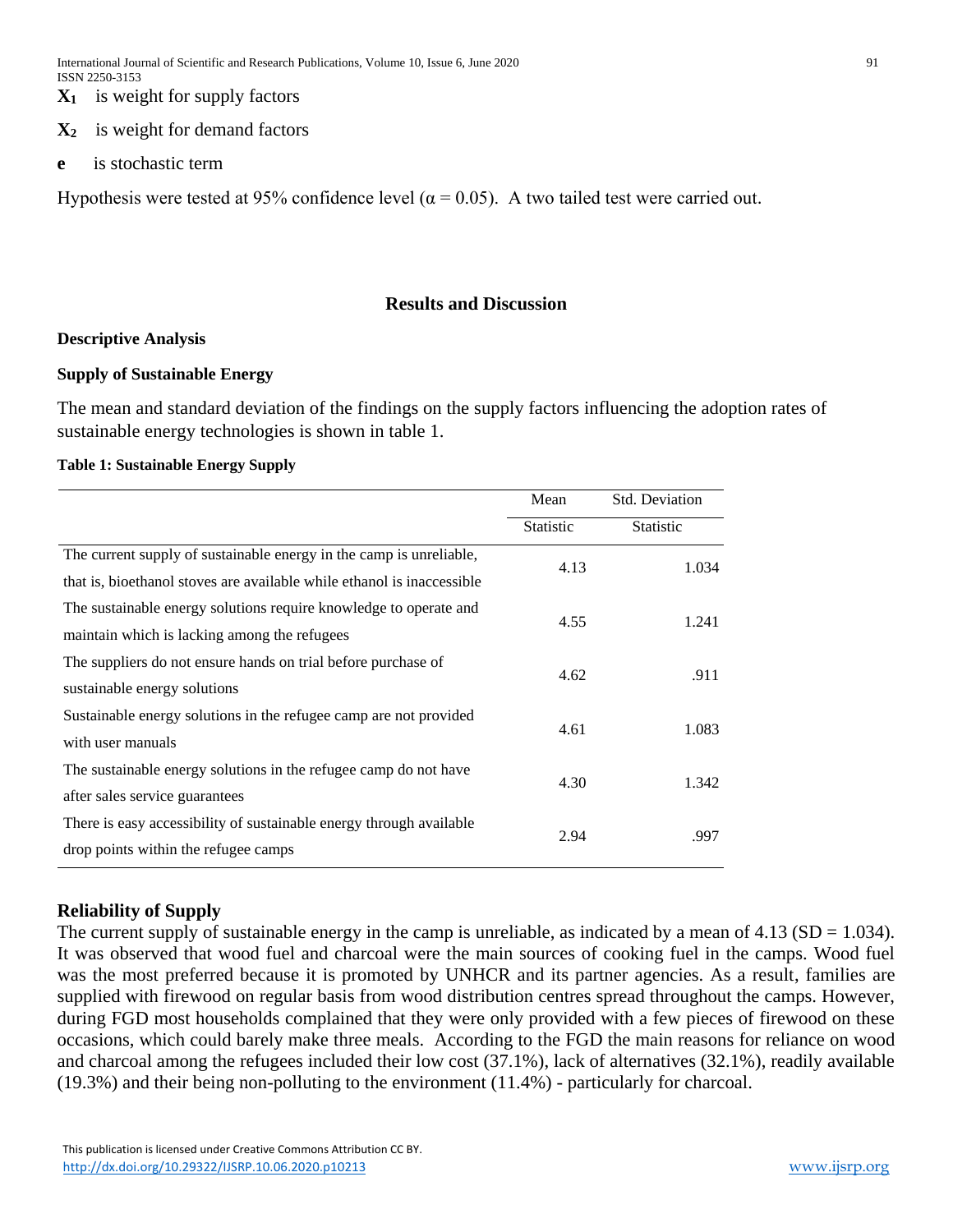International Journal of Scientific and Research Publications, Volume 10, Issue 6, June 2020 92 ISSN 2250-3153

According to Corbyn and Vianello, (2018) a survey conducted in Kakuma 1 in 2016 show that 78% of households rely on unreliable energy from unregulated suppliers. A UNHCR (2019) study show that out of 340 households issued with energy saving stoves that use pellets, only 40 % continue to use them after the first year due to unreliability of pellet fuel. FGD respondents concurred with the findings that there were high levels of unreliability informed by very regular interference, with blackouts happening multiple times in a day.

According to UNHCR (2019), energy supply in Kakuma is affected by the high investment cost and unreliable transmission and distribution infrastructure. Approximately 5% of the household's access diesel generated electricity from unregulated service providers. The diesel mini-grid market is highly territorial, with different suppliers in each quarter of the camp operating as monopolies. The quarters are largely separated by ethnicity, creating a divide between groups over supply provision. One Somali electricity supplier explained;

*'The South Sudan supplier did not have the capacity to supply to the South Sudanese businesses, so that is why I stepped in. But I cannot connect a South Sudanese household that is not my territory. I would be in trouble! And if any guy connects anyone on my side, I will call the police on him'.*

Another distributor of energy within the refugee camp said;

*Within the Kakuma Camp commercial zones, power is charged against number of fridges or by number of bulbs. At the household level, it is charged against apparatus such as number of television sets, radios or bulbs et cetera. Power costs range from Kshs. 500 to Kshs. 5000 depending on the number of appliances used in the house or businesses.*

Grid reliability challenges are much more severe in dispersed rural areas than in urban centers. This is because investment in urban infrastructure far exceeds that of isolated and lower income rural areas The difference between rural and urban unreliable-grid estimates in Kenya exceeds 30 percentage points (IFC, 2018)

A majority of off-grid and unreliable-grid households rely on dirty and expensive fuels to address and supplement their basic energy needs (International Energy Agency, 2017a). While regional and rural-urban variations exist, most households end up paying a prohibitively high premium and must choose from a common basket of energy sources to cover their basic needs. These include kerosene, candles, and increasingly dry-cell battery torches for lower levels of service, and diesel generators (UNCDF, 2017). Majority of the refugee result to using firewood when sustainable energy fuels are unavailable.

Several spots for selling bioethanol stoves and fuels had very low stock levels. This is largely due to limited distribution channels where only one supplier provides ethanol from Siaya County. This shrinks the addressable market for SET such that even if products are affordable they may not be physically available. In addition, distribution costs, when passed on to consumers, affect affordability especially for customers living away from population centers who are not easily reached through existing distribution networks and infrastructure. As manufacturers and distributors are unable to pass these additional costs on to customers, they prefer to limit stocks further shrinking the addressable market once distribution costs is priced in.

# **Knowledge to operate and maintain**

Lack of knowledge to operate and maintain sustainable energy technologies affects the adoption rates as indicated by a mean of 4.55 ( $SD = 1.241$ ). It was observed that refugees adopted technologies that they had knowledge about. SET suppliers do not ensure hands on trial before purchase of sustainable energy solutions as indicated by a mean of  $4.62$  (SD = 0.911). This affect the adoption rates of SET due to difficulty of use and undemonstrated benefits of the technology.

Lack of user manuals and after sale services affected the adoption rates of sustainable energy technologies in the camps as depicted by means of 4.61 (SD = 1.08) and 4.30 (SD = 1.342) respectively. Availability of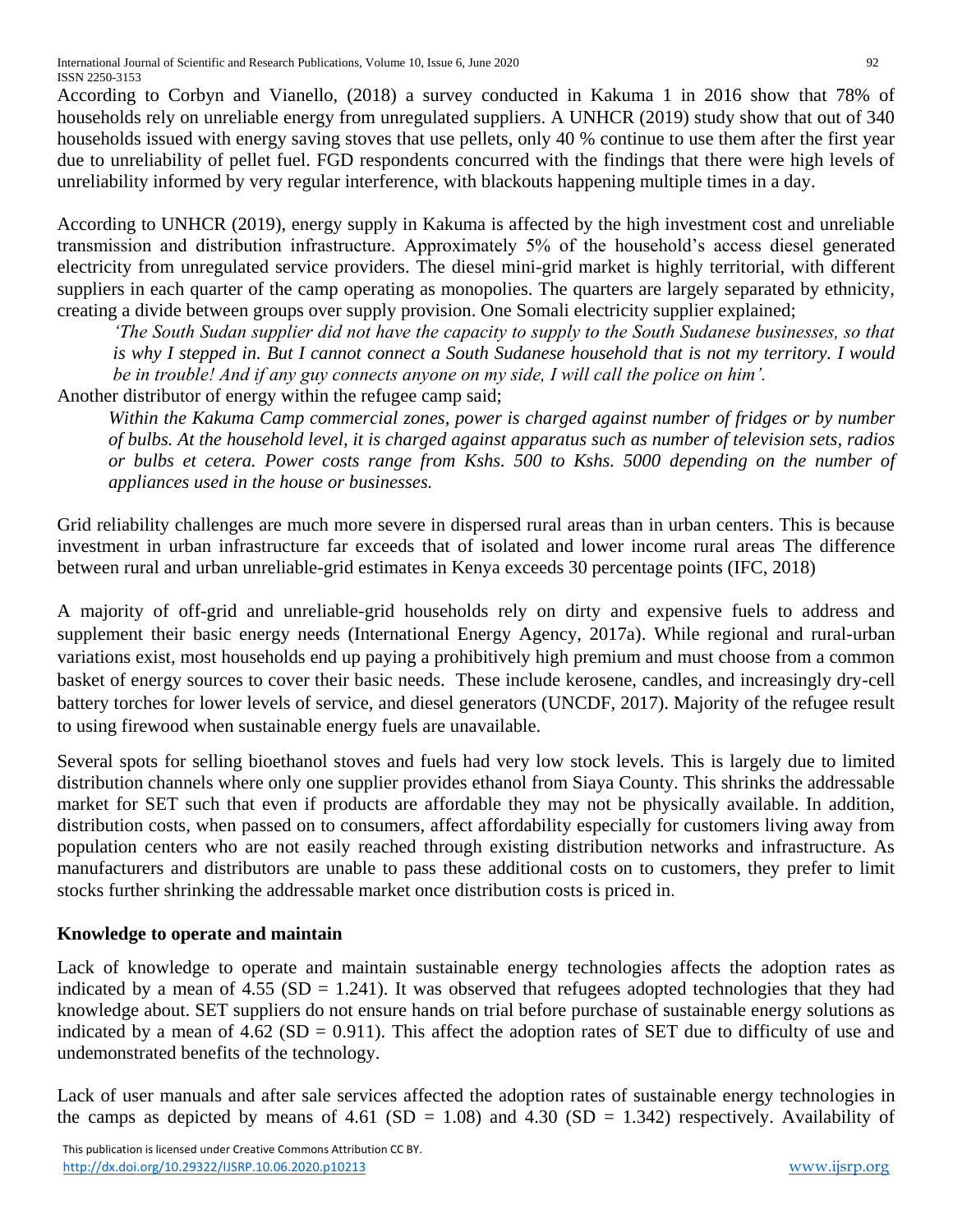International Journal of Scientific and Research Publications, Volume 10, Issue 6, June 2020 93 ISSN 2250-3153

technical assistance in the proximity of the end users is a key factor in countering the effects of market spoilage. Market Spoilage occurs due to the presence of substandard products in the market. Availability of competent technicians for trouble-shooting, repair and maintenance of the SET within the camps increases the trust of the consumers. Due to innovations in SET products that targets refugees, it is essential to develop local maintenance capacity in camps. Nevertheless, the low buying power makes the notion of setting up service centers in the camps unsustainable.

#### **Distribution channels**

That adoption rates were limited by inadequate distribution channels as indicated by a mean of  $2.94$  (SD = 0.997). However, it was observed that charcoal that has widespread dealership and accessible virtually everywhere, is widely used.

#### **Demand for Sustainable Energy**

The findings on the influence of demand on adoption rates of sustainable energy technology in the refugee camps is shown in table 2.

#### **Table 2: Sustainable Energy Demand**

|                                                                  | Mean      | Std. Deviation |
|------------------------------------------------------------------|-----------|----------------|
|                                                                  | Statistic | Statistic      |
| I prefer to adopt sustainable energy within the refugee camp     |           |                |
| over other energies which are costly as it enables me to save    | 4.59      | .873           |
| money                                                            |           |                |
| I use sustainable energy for cooking within refugee camp since   | 4.02      | .965           |
| it is efficient, that is, saves fuel                             |           |                |
| I use sustainable energy for lighting systems within the refugee | 4.56      | 1.255          |
| camp since it is convenient                                      |           |                |
| I use sustainable energy for operating household electronics     | 4.47      | .886           |
| systems within the refugee camp                                  |           |                |
| The aesthetics that accompanies sustainable energy solutions     | 4.39      | 1.123          |
| motivates me to purchase and adopt those solutions               |           |                |
| I prefer to use sustainable energy as the solution to healthy    | 4.35      | 1.199          |
| environment within the refugee camps                             |           |                |

# **Cost and energy saving**

Demand for SET is driven by the need to save money as most respondents prefer to adopt sustainable energy over other energies, which are costly as it enables them to save money as indicated by a mean of  $4.59$  (SD = 0.873). Equally the drive to save fuel influences the demand of SET as most respondents agreed that they use sustainable energy for cooking since it saves fuel as indicated by a mean of  $4.56$  (SD = 1.255). A survey of 231 households in Kakuma I camp found that, roughly 25% of residents cook on a 'three-stone fires', while 66% cook on rudimentary wood or charcoal stoves. Only 31% of households use kerosene for lighting compared to 36% that use electric batteries. One reason for the relatively low use of kerosene may be that Kenya has removed subsidies for this fuel, raising the cost making many households shift to solar lighting.

## **Convenience in operating electronics**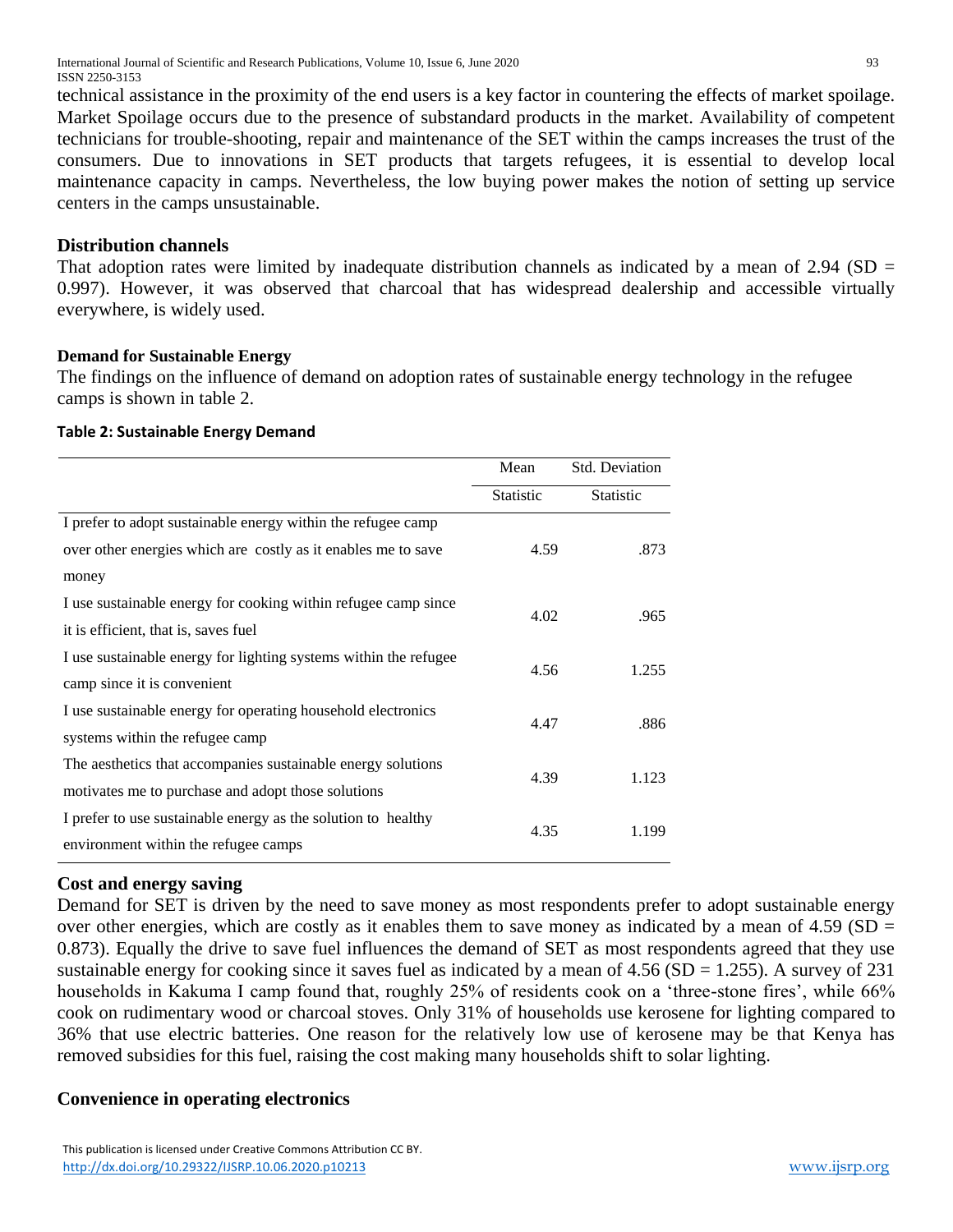International Journal of Scientific and Research Publications, Volume 10, Issue 6, June 2020 94 ISSN 2250-3153

Sustainable energy is used because of its convenience in lighting and operating household electronics systems as shown by a mean of  $4.56$  (SD = 1.255) and  $4.47$  (SD = 0.886) respectively. A study by Mwaniki (2016) established that nearly 85% of households in Kakuma refugee camp own a mobile phone, and many use mobile money as a method of savings – indicating high potential for mobile-based energy access demands.

#### **Aesthetics and safe environment**

Aesthetics that accompanies sustainable energy solutions motivates them to purchase and adopt those solutions as shown by a mean of 4.39 ( $SD = 1.123$ ). In addition, sustainable energy was preferred as the solution to healthy environment within the refugee camps as indicated by a mean of  $4.35$  (SD = 1.199). Smoke inhalation in poorly ventilated cooking areas presents a health risk to refugee and internally displaced households. The implications of the high reliance on wood fuel are dire, particularly on both internal and external air pollution, as well as on the destruction of forest resources in the area. The Lancet Respiratory Medicine Commission estimates that indoor air pollution in low and middle-income countries accounts for around 3.5–4 million deaths every year.

Women and girls face the risk of sexual and gender-based violence by venturing outside camps in search of firewood. UNHCR reports show that in 63 % of households in Chad family members have experienced problems when collecting firewood. These problems consist of physical or verbal aggression, theft of property, rape or attempted rape, injury or confiscation of firewood. Médecins Sans Frontières (MSF) reported treating nearly 500 Darfur women and girls in Sudan who were raped within a five-month period in 2004–05. The rapes took place during trips outside the camps to collect firewood or water.

The fact that firewood collection outside camps is illegal in many countries, further encourages exploitation of the vulnerable and under-reporting of assaults. Providing renewable energy cook stoves and lighting equipment will help reduce violence against women and girls. One FGD participant emotionally said that;

*Our mothers and daughters have each experienced sexual and/or physical attacks while collecting firewood in the bush this calls for the urgent removal of this risk by providing the camp households with renewable energy solutions.*

Houses and children are not spared either as an informant mentioned that;

*'House fires, kids' burns and hospitalization of individuals with severe burns are common in Kakuma refugee camp, especially during the dry season when the area is dry and there are strong winds'*  **Multivariate Analyses**

## **Relationship between Market availability and Adoption Rates of SET**

Table 3. presents Pearson's correlation of market availability of sustainable energy and its integration in refugee camps.

#### **Table 3: Relationship between Market Availability and SE integration**

|                   |                            |               |               | Adoption rates of |
|-------------------|----------------------------|---------------|---------------|-------------------|
|                   |                            | Energy supply | Energy demand | <b>SET</b>        |
| Energy supply     | <b>Pearson Correlation</b> |               |               |                   |
|                   | $Sig. (2-tailed)$          |               |               |                   |
|                   | N                          | 274           |               |                   |
| Energy demand     | <b>Pearson Correlation</b> | $.322**$      |               |                   |
|                   | $Sig. (2-tailed)$          | .000          |               |                   |
|                   | N                          | 274           | 274           |                   |
| Adoption rates of | <b>Pearson Correlation</b> | $.368**$      | $.726***$     |                   |
| <b>SET</b>        | $Sig. (2-tailed)$          | .000          | .000          |                   |
|                   | N                          | 274           | 274           | 274               |

 This publication is licensed under Creative Commons Attribution CC BY. <http://dx.doi.org/10.29322/IJSRP.10.06.2020.p10213> [www.ijsrp.org](http://ijsrp.org/)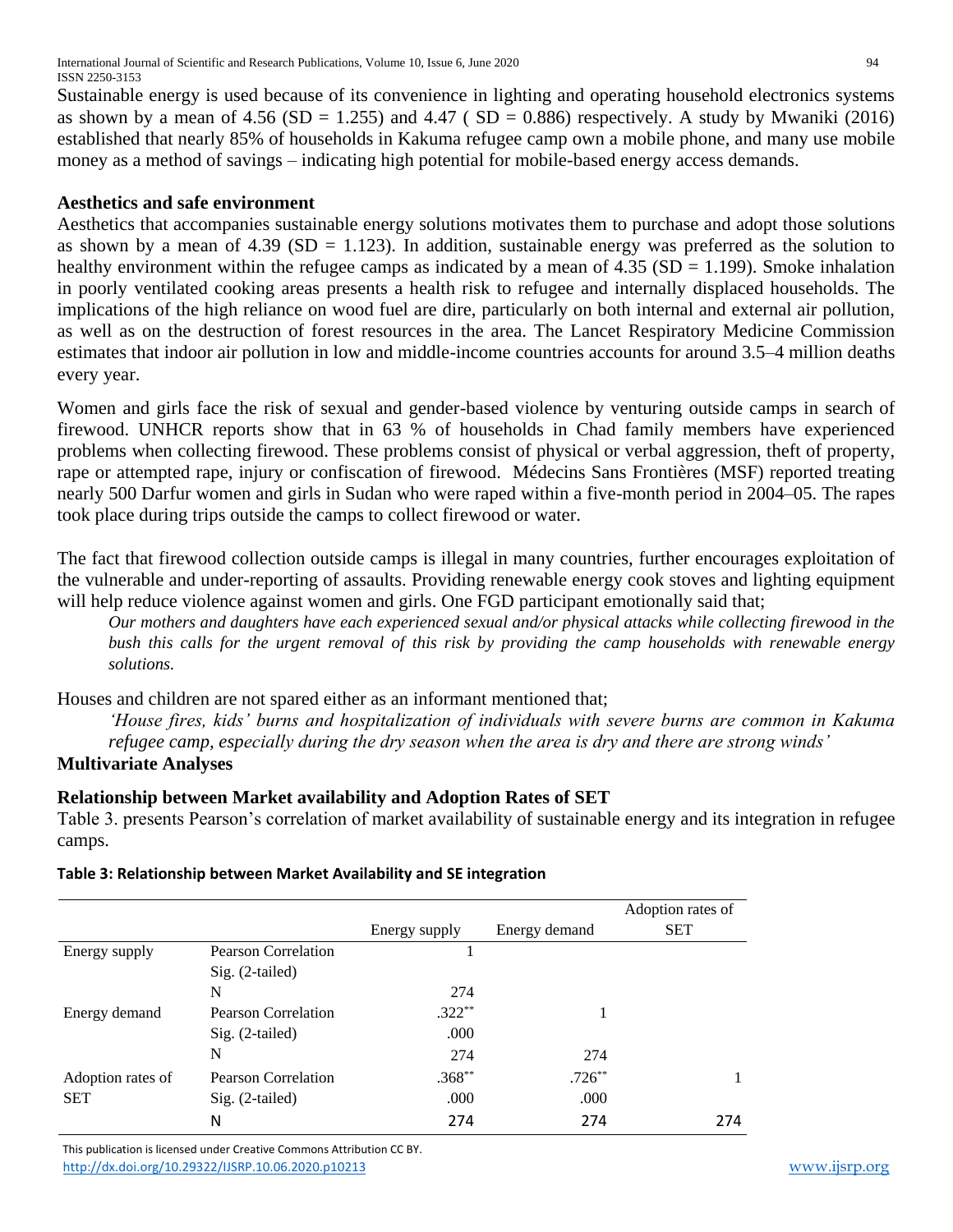\*\*. Correlation is significant at the 0.01 level (2-tailed).

The Pearson correlation analysis found a weak positive correlation between energy supply and sustainable energy integration ( $r=0.368$ ,  $P<0.001$ ). The correlation between demand for sustainable energy and sustainable energy integration correlation is supported  $(r=0.726, P<0.001)$ . This implies that an increase in demand and supply of sustainable energy would lead to an increase in the sustainable energy integration in refugee camps.

#### **Model summary Table 4. Market availability and sustainable energy Model Summary**

| Model |                     | R Square | Adjusted R Square | Std. Error of the Estimate |
|-------|---------------------|----------|-------------------|----------------------------|
|       | $.874$ <sup>a</sup> | .0.764   | .0.754            | 2.004                      |

a. Predictors: (Constant), Energy demand, Energy supply

In the regression analysis conducted shown in table 4, the goodness of fit for the regression between market availability and SE integration was significant,  $F(2,272) = 313.614$ ,  $P<0.001$ ,  $R^2 = 0.764$ .  $R^2$  squared of 0.764 indicates that 76.4% of the variations in SE integration is explained by the variations in market availability as measured by demand and supply. This implies that 23.6% of the unexplained variations in SE integration is accounted for by the other variables outside the study scope.

## **ANOVA**

| Table 5: Market Availability and Sustainable Energy Integration Model Validity |  |  |  |
|--------------------------------------------------------------------------------|--|--|--|
|--------------------------------------------------------------------------------|--|--|--|

| Model |            | Sum of Squares | df  | Mean Square | F       | Sig.              |
|-------|------------|----------------|-----|-------------|---------|-------------------|
|       | Regression | 3459.165       |     | 1729.583    | 313.614 | .000 <sup>b</sup> |
|       | Residual   | 1500.013       | 272 | 5.515       |         |                   |
|       | Total      | 4959.178       | 274 |             |         |                   |

a. Dependent Variable: Sustainable energy integration

b. Predictors: (Constant), Energy demand, Energy supply

The ANOVA test conducted as presented in table 5 showed that the overall model was significance indicated by an F statistic of 313.614 at P<0.001.

## **Significance of coefficients**

## **Table 6. Market Availability and Sustainable Energy Integration Regression Weights**

|            |                                                                                                                                                | Unstandardized Coefficients |            |      |        |      |  |
|------------|------------------------------------------------------------------------------------------------------------------------------------------------|-----------------------------|------------|------|--------|------|--|
| Model      |                                                                                                                                                |                             | Std. Error | Beta |        | Sig. |  |
|            | (Constant)                                                                                                                                     | 3.680                       | .823       |      | 4.470  | .000 |  |
|            | Energy supply                                                                                                                                  | .122                        | .032       | .113 | 3.782  | .000 |  |
|            | Energy demand                                                                                                                                  | .849                        | .032       | .790 | 26.333 | .000 |  |
| $\sqrt{ }$ | $\mathbf{1}$ $\mathbf{1}$ $\mathbf{1}$ $\mathbf{1}$ $\mathbf{1}$ $\mathbf{1}$ $\mathbf{1}$ $\mathbf{1}$ $\mathbf{1}$ $\mathbf{1}$ $\mathbf{1}$ |                             |            |      |        |      |  |

a. Dependent Variable: Sustainable energy integration b.

Regression analysis (table 6) on the supply and demand coefficients show that supply and demand factors uniquely contributes significantly to sustainable energy adoption rates  $(P<0.001)$ . This imply that one positive unit change in energy supply would lead to a change in SE integration at the rate of 0.122. Likewise, one positive unit change in energy demand would lead to a change in SE integration at the rate of 0.849. The predicted value of adoption rates of SET when all other variables are 0 is 3.680.The fitted equation is as shown below;

 $Y= 3.680 + 0.122X_1 + 0.849X_2 + \epsilon$ 

 This publication is licensed under Creative Commons Attribution CC BY. <http://dx.doi.org/10.29322/IJSRP.10.06.2020.p10213> [www.ijsrp.org](http://ijsrp.org/)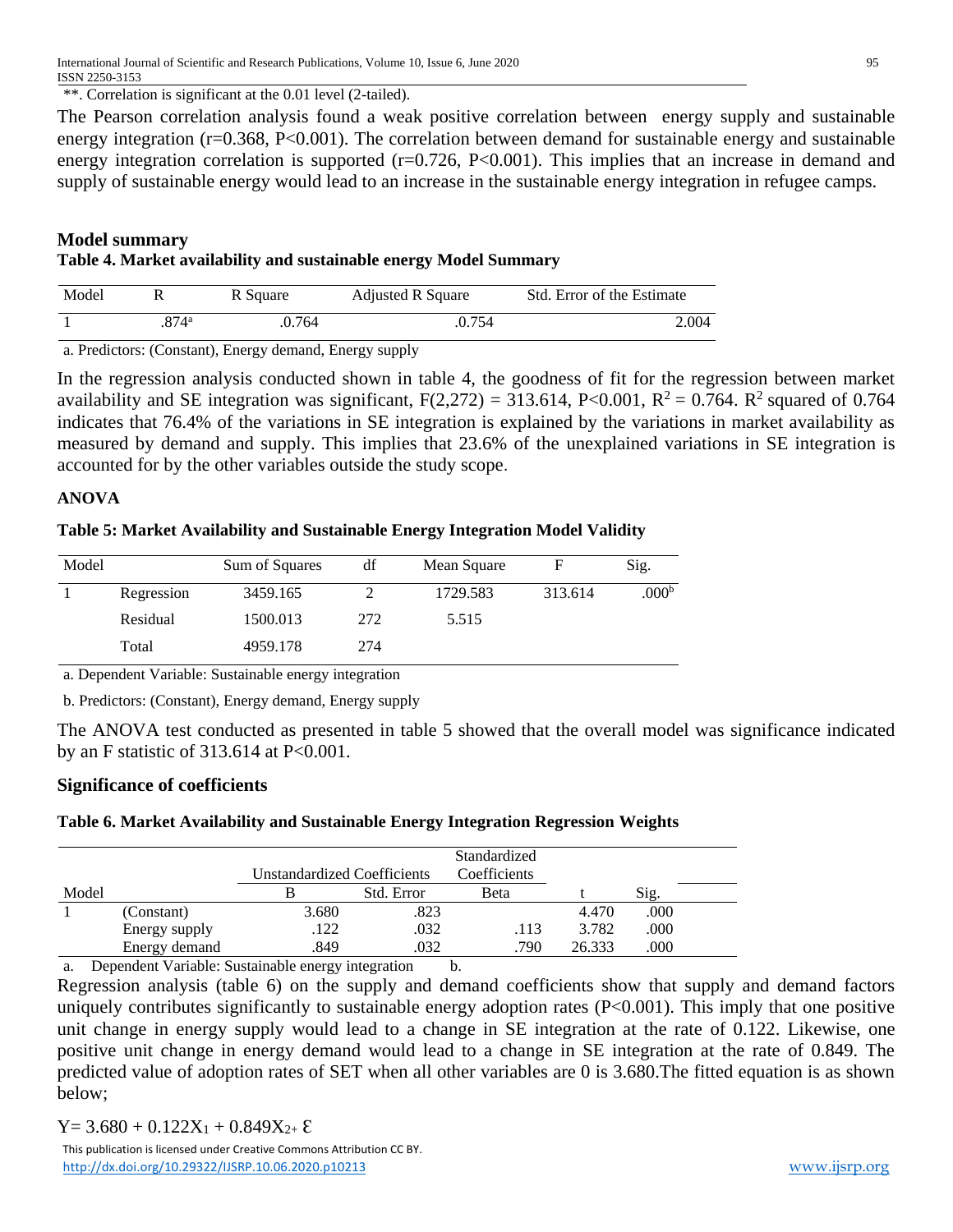The current supply of bio-ethanol stoves is unreliable, while ethanol is inaccessible. Market dealers of SE solutions do not offer hands on trial prior to making a sell to refugees. In other cases, dealers of SE solutions do not provide user manuals to refugee buyers so as to enable them utilize the technology without hardships. It was observed that the market dealers of SE solutions have little of SE technologies to meet the demand of the market thus triggering high price for the scarce commodity. Surprisingly, according to UNHCR implementing partners, the market of sustainable energy solutions is efficient and that it significantly influences adoption of sustainable energy by refugees only that, some of the SE technologies on offer are costly and cannot be sustained by refugees.

## **Conclusion**

This study has found conclusive evidence that supply and demand factors contributes significantly to adoption rates of sustainable energy technologies. This imply that one positive unit change in a supply or demand factors would lead to a change in adoption rate of sustainable energy technology. This implies that with concerted and unified efforts to change the behavior of consumers, and improve the supply chain the sustainable energy technologies can be adopted easily especially when the intervening supply and demand issues are identified. Donors and humanitarian agencies should therefore invest in successful SE business models and sensitization programs in order to take advantage of available markets for sustainable energy technologies.